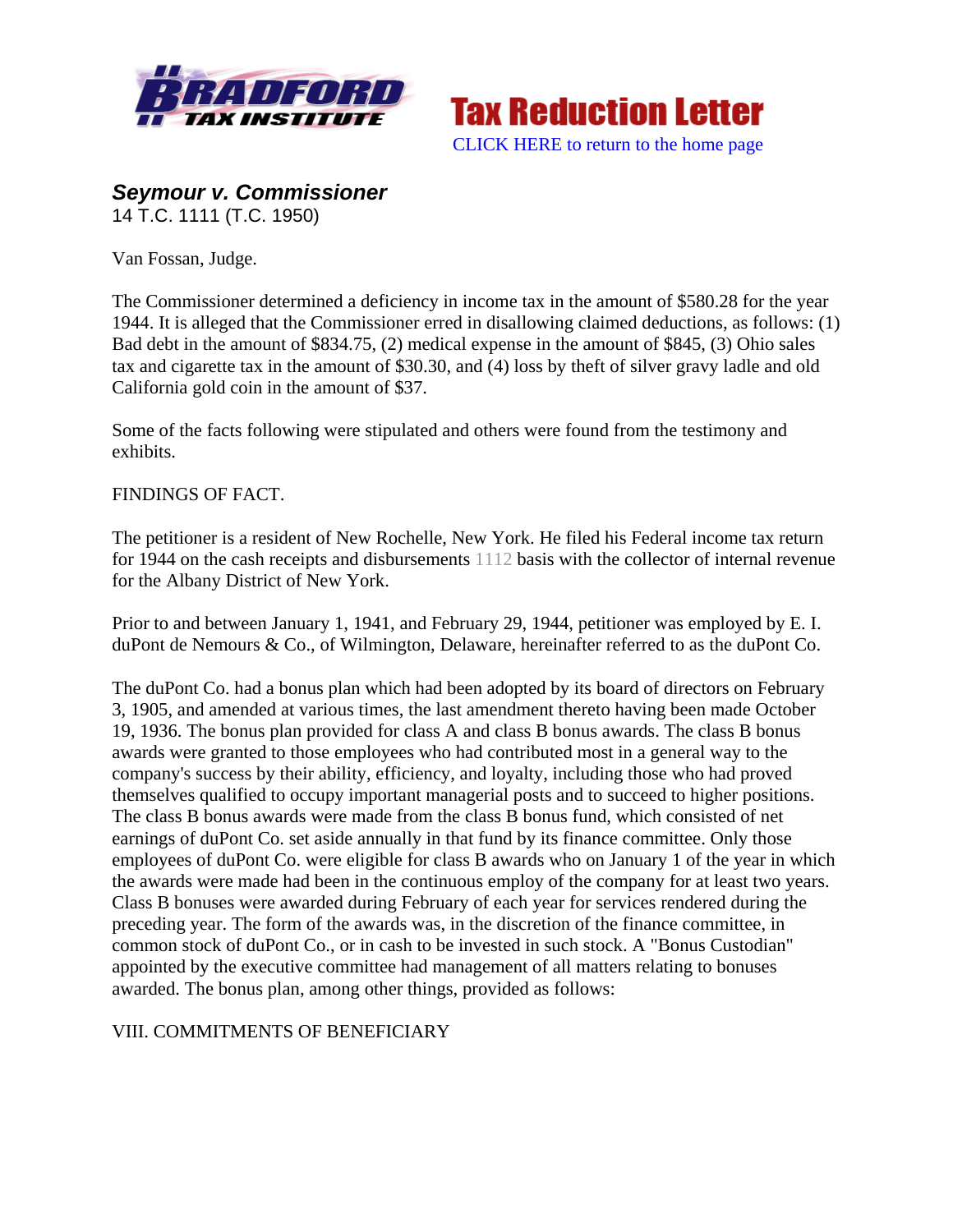The Bonus Custodian shall procure from each beneficiary an irrevocable power of attorney with respect to any shares not immediately deliverable to the beneficiary hereunder, which power shall provide that —

(a) The beneficiary will not sell, assign or pledge any of such stock remaining in the custody of the Bonus Custodian;

(b) The Bonus Custodian shall receive and hold any stock dividend declared on the stock in his custody, same to be released to the beneficiary as and when the purchased stock in the custody of the Bonus Custodian is released; and

(c) In case the beneficiary leaves the service of the Company, or is dismissed, part of the stock in the custody of the Bonus Custodian may be sold at the then market value and in such case the proceeds shall be transferred to the Class "B" Bonus Fund, or to the Company, as hereinafter provided.

# IX. RIGHTS OF BENEFICIARY

An award in stock of the Company, or the investment of a cash award in stock of the Company, shall vest in the beneficiary all the rights of a stockholder in such stock, subject (1) to the right of the Bonus Custodian to possession of certificates evidencing a portion of the stock as herein provided, and (2) to the right of the Company to have a part of the stock sold and the proceeds transferred to the Company in the case of Class "A" awards, and to the Class "B" 1113 Bonus Fund in the case of Class "B" awards, as provided in Article XI hereof, in case the beneficiary leaves the service or is dismissed as provided therein.

## X. DELIVERY

1. When each part of a Class "A" three-part bonus is awarded or invested in the Company's stock as above provided, and when a Class "A" first and final bonus amounting (at the conversion or subscription price) to less than four shares is so awarded or invested, certificates of stock representing such award or investment, free from all restrictions, shall be delivered to the beneficiary immediately.

2. When any other bonus in the form of stock or in the form of cash to be invested in stock has been awarded, a certificate for one-fourth of the shares representing such award or investment, free from all restrictions, shall be delivered to the beneficiary immediately, and certificates for the balance shall be delivered to the Bonus Custodian who shall hold the same for release to the beneficiary as follows:

¼ of the total number of shares shall be released after one year from the end of the year for which the award is made;

¼ of the total number of shares shall be released after two years from the end of the year for which the award is made;

¼ of the total number of shares shall be released after three years from the end of the year for which the award is made;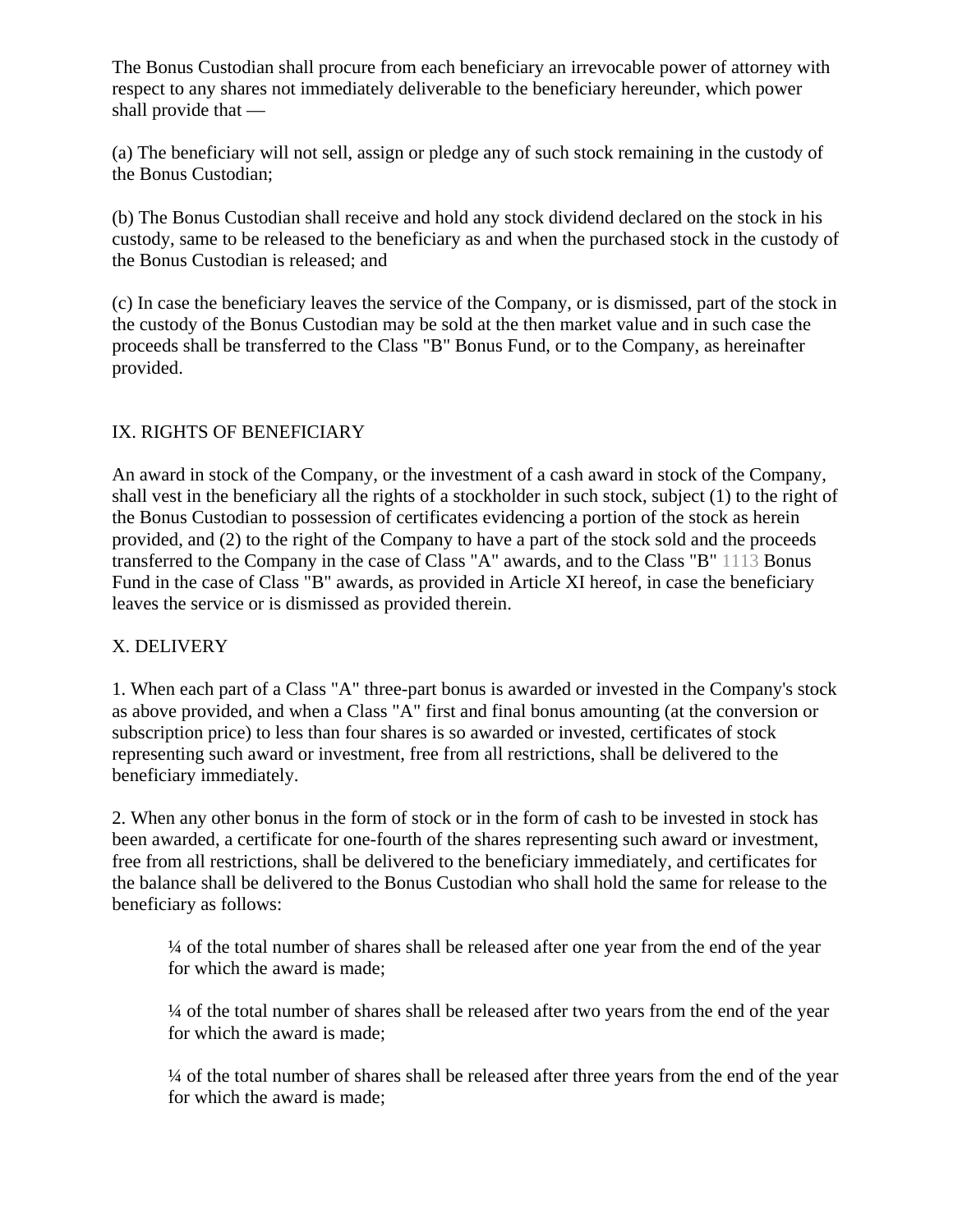provided, however, that should such beneficiary leave the service of the Company, settlement will be made as hereinafter provided.

No fractional share will be delivered or released hereunder.

3. When any bonus in the form of cash not to be invested in stock has been awarded, one-fourth of such award shall be paid to the beneficiary immediately, and the balance of such award shall be paid to the beneficiary in three equal annual installments, the first installment to be payable after the end of the year in which the award is made.

# XI. FORFEITURE BY BENEFICIARY

1. The Bonus Custodian shall open an account with each beneficiary, charging him with the total number of shares or cash in his award or investment, crediting him immediately with one-quarter thereof, and crediting him thereafter each month at the rate of 1/48th of such total number of shares or cash, as the case may be, beginning with January of the year in which the award was made.

2. If a beneficiary leaves the service of the Company, or is dismissed from such service, that portion of his stock represented at the time by the debit balance of his account may be sold at the then market value and the proceeds transferred to the Company (in the case of a Class "A" award) or to the Class "B" Bonus Fund (in the case of a Class "B" award), and in such case a certificate for the remaining portion of the stock shall be delivered to the beneficiary free from all restrictions; \* \* \*

In 1941 the petitioner was awarded under the bonus plan a class B bonus of 11 shares of the common stock of duPont Co., and in 1942 he was awarded a class B bonus of eight shares of the common stock of the company. The following schedule shows the number of shares, evidenced by certificates of stock, delivered to the petitioner; the fractional shares credited in 1944 to his bonus account with the company; 1114 and the number of shares forfeited by him under the bonus plan by reason of the termination of his employment on February 29, 1944:

|                  | 1941 award                                  |                              | 1942 award                                  |                              |
|------------------|---------------------------------------------|------------------------------|---------------------------------------------|------------------------------|
| Date             | <b>Shares</b><br>delivered to<br>petitioner | <b>Credits on</b><br>account | <b>Shares</b><br>delivered to<br>petitioner | <b>Credits on</b><br>account |
| Feb. 26, 1942    | っ                                           |                              |                                             |                              |
| Jan. 4, 1943     |                                             |                              |                                             |                              |
| Mar. 10, 1943    |                                             |                              |                                             |                              |
| Jan. 3, 1944     | 3                                           |                              | 2                                           |                              |
| Jan. 1944        |                                             | 17/48                        |                                             | 8/48                         |
| Feb. 1944        |                                             | 17/48                        |                                             | 8/48                         |
| Total            | 8                                           | 34/48                        | $\overline{4}$                              | 16/48                        |
| Shares forfeited | $\overline{2}$                              | 14/48                        | 3                                           | 32/48                        |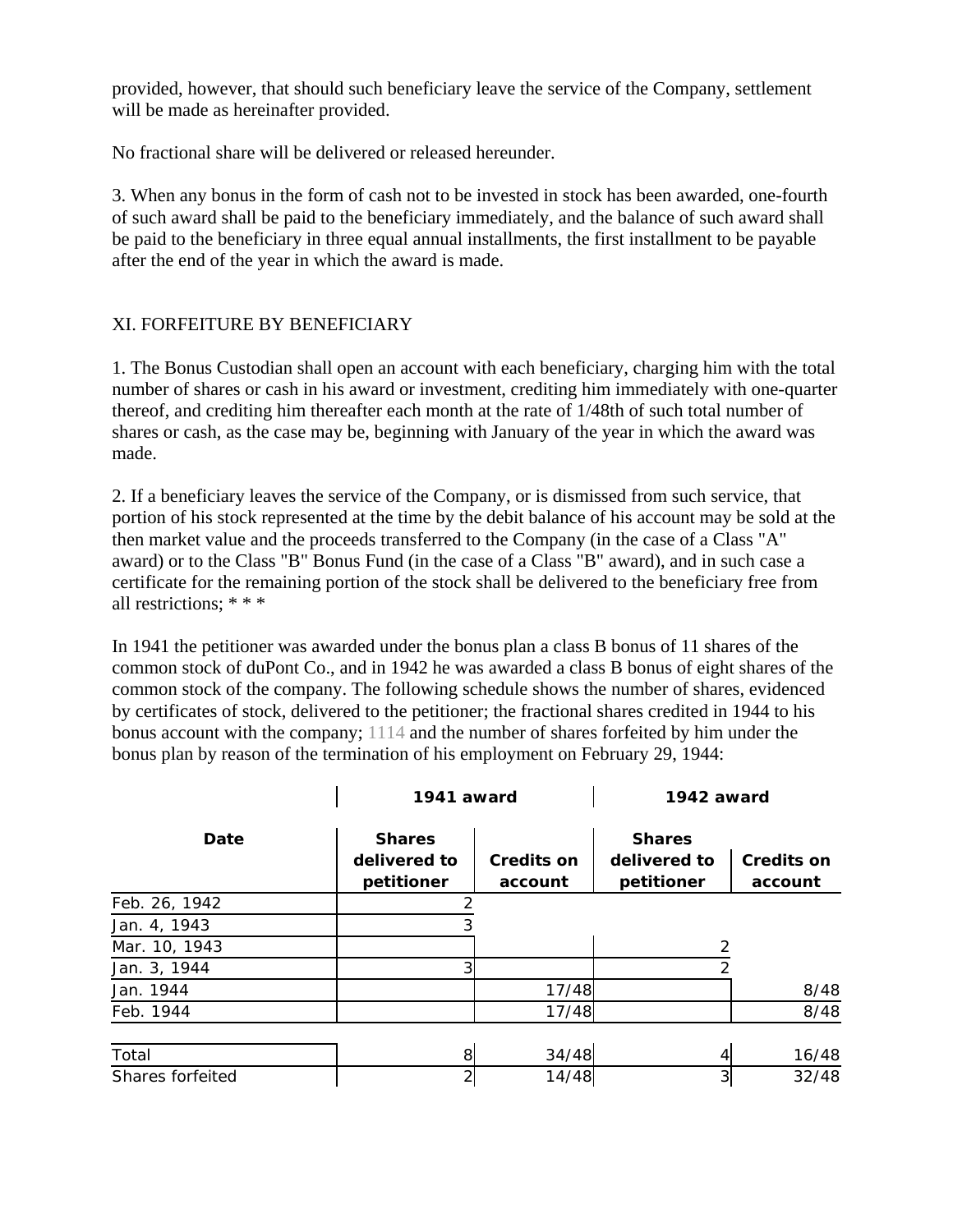On or about February 28, 1949, petitioner was paid by duPont Co. for the credits on his bonus account of 1 2/48; shares at the rate of \$139.125 per share, representing the mean between the highest and lowest price on the New York Stock Exchange on February 29, 1944. The 5 46/48; shares forfeited under the bonus plan were not delivered to petitioner, nor did he receive payment therefor. They were disposed of as provided under the bonus plan. After payment to petitioner of the value of his earned credits for January and February, 1944, the account of petitioner on the books of the company showed no obligation owing by the company to him.

The petitioner did not report as income in his 1944 income tax return the value of the 5 46/48; shares forfeited under the bonus plan. In his 1944 return he claimed as a bad debt deduction the amount of \$834.75. The Commissioner disallowed the deduction, with the following explanation as shown as the statement attached to the notice of deficiency:

(a) It is held that the evidence does not establish your right to a deduction of \$834.75 as a bad debt arising from services for the year 1944, covering the undelivered portion of a restrictive bonus awarded by your former employer.

The petitioner moved from Wilmington, Delaware, to New York in March or April, 1944, to engage in the practice of law. He purchased a house in New Rochelle, New York, where he and his family took up residence on April 1, 1944. The house was then heated by a large, hand-fired coal furnace. The house and the furnace were approximately 15 to 20 years old at that time. The petitioner would have preferred to purchase a house with an oil-heating furnace, but he had to take a house with a coal furnace. The furnace was in very good condition.

During the period in question, the United States was at war and the installation of oil-burning equipment or the conversion of furnaces from coal burning to oil burning was, with certain exceptions, 1115 prohibited in private homes by the wartime regulations, which were administered by the Petroleum Administrator for War.

Under date of April 19, 1944, the petitioner made application to the Petroleum Administrator for War for permission to convert his home heating plant to oil. In such application the petitioner stated that because of an allergy to coal dust and ashes he could not take care of the furnace himself. He also obtained a letter dated April 19, 1944, from his doctor recommending the change to an oil-burning unit, which was attached to his application and read as follows:

This is to certify that I am now treating Mr. John L. Seymour of 90 Calton Road, New Rochelle, N. Y., for Bronchial Asthma, aggravated by dust inhalation. This condition in the patient was directly caused by inhaling the ashes, dust and fumes from the coal furnace in his home. He is a sufferer from chronic sinusitis, which will be aggravated by the necessity of tending the furnace. To tend the furnace will undoubtedly bring about repeated attacks of a nature similar to the one from which he is now suffering, and may have most serious consequences to him and those who depend on him.

I am informed by Mrs. Seymour, and believe it to be true, that their son Peter suffers from Hay Fever and from Asthma during the Hay Fever season. That condition will be aggravated by the coal burning hot water heater now in their home.

I consider the present heating system to be a menace to the health of Mr. Seymour and his son Peter, and I have under the circumstances directed Mr. Seymour not to enter his cellar, and I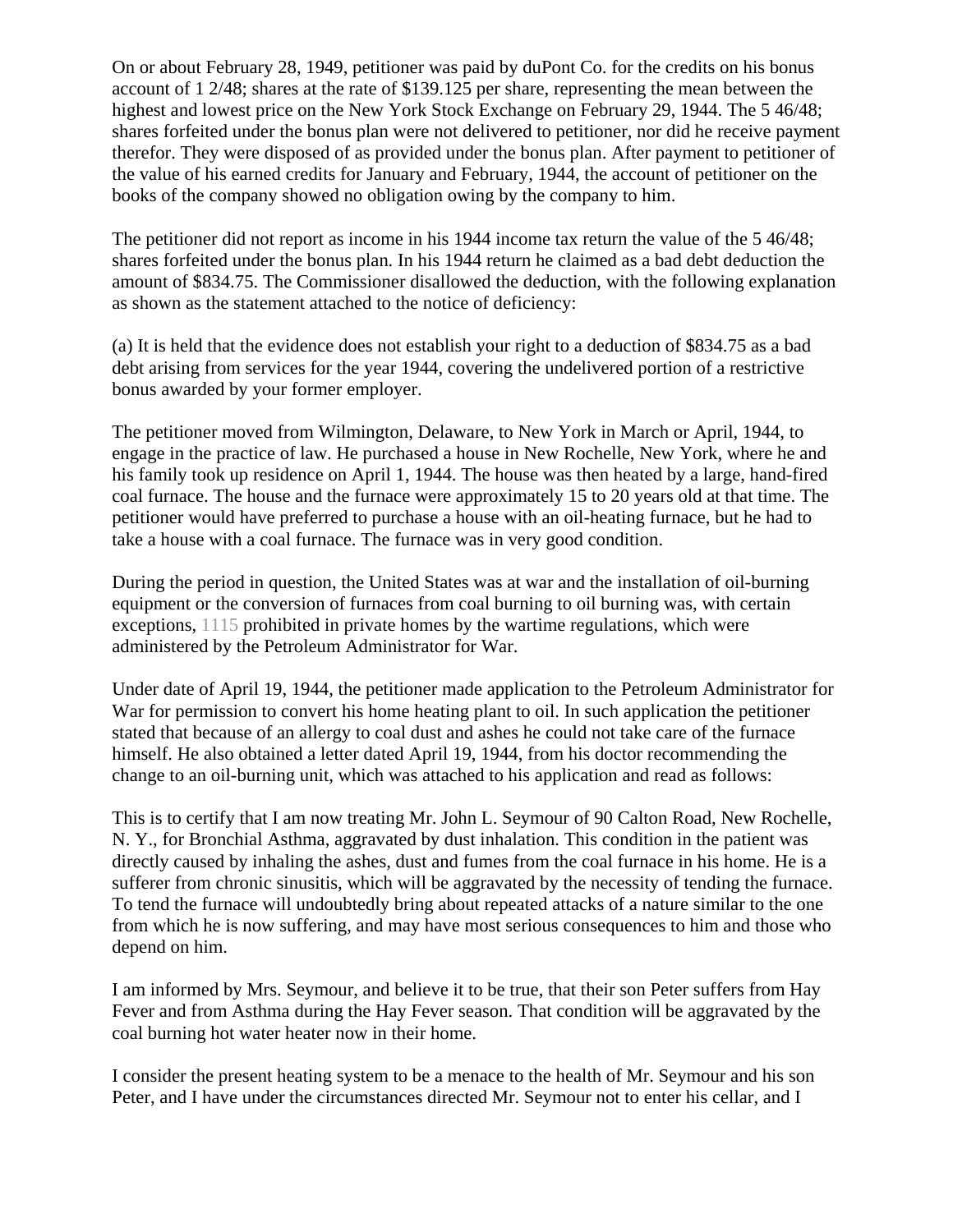recommend that he be granted the right to install an oil burner to replace the coal burning installations in his home.

The Petroleum Administrator for War, sometime between April 20 and April 25, 1944, issued an order authorizing petitioner to convert the heating unit in his home to oil. The order was surrendered by petitioner to the firm with which he had made a contract to remove the old heating plant entirely and install the new oil-heating plant at a cost of \$800. In addition, it was necessary to have some plumbing work done in connection with the installation of the new furnace at a cost of \$45. The old furnace was sold to such plumber for \$25. The new furnace was installed at the end of April or first part of May, 1944.

A few days after petitioner had moved into his new home, the fire in the furnace having gone out, he removed all the coal and ashes therein and rebuilt the fire. About 24 hours thereafter he became ill and was confined to his bed for about 5 days. A few days after he had sufficiently recovered to return to work, the fire in the furnace having gone out, he again removed the coal and ashes and rebuilt the fire. Within 24 hours thereafter he suffered an attack similar to, but more severe than, the first attack. After reviewing the circumstances preceding petitioner's 2 attacks, the doctor called in by petitioner determined that petitioner was susceptible to coal dust and ashes. Petitioner's wife was a small woman and incapable of running the coal furnace. The oldest of their three children at the time was 10 1116 years of age. A son named Peter, then about 9 years of age, suffered from hay fever and asthma. Petitioner was unable to procure anyone to take care of the coal furnace at that time.

After the installation of the oil furnace the petitioner was not afflicted with attacks of illness similar to those above referred to.

The petitioner in his 1944 income tax return claimed the cost of the installation of the oil-burning furnace of \$845 as a medical expense. The Commissioner disallowed the deduction.

The petitioner lived in Ohio for several months during 1944. During his stay there he purchased a wrist watch for his wife, for which he paid about \$60, including Ohio sales tax and Federal tax.

The petitioner was a cigarette smoker to a slight extent. Cigarettes purchased during 1944 were mainly purchased in New York for his wife's use.

In his 1944 income tax return the petitioner claimed a deduction of \$30.30 for "Ohio Sales Tax & Cigarette tax," which deduction was disallowed by the Commissioner.

The petitioner owned a California minted one dollar gold coin, octagonal in shape and smaller and thinner than a dime. The coin was kept by petitioner's wife in a drawer in a box with some other objects. One day toward fall in 1944 petitioner's wife, while looking for some object in that drawer, discovered that the coin was gone and so reported to petitioner. In his 1944 income tax return the petitioner claimed a deduction of \$25 for the loss of the coin.

The petitioner also owned a silver gravy ladle of antique design which was kept in a silver box in the pantry between the dining room and kitchen. About the time petitioner's wife observed that the above mentioned coin was missing she also noticed that the gravy ladle was gone. In his income tax return for 1944 the petitioner claimed a deduction of \$12 for the loss of the gravy ladle.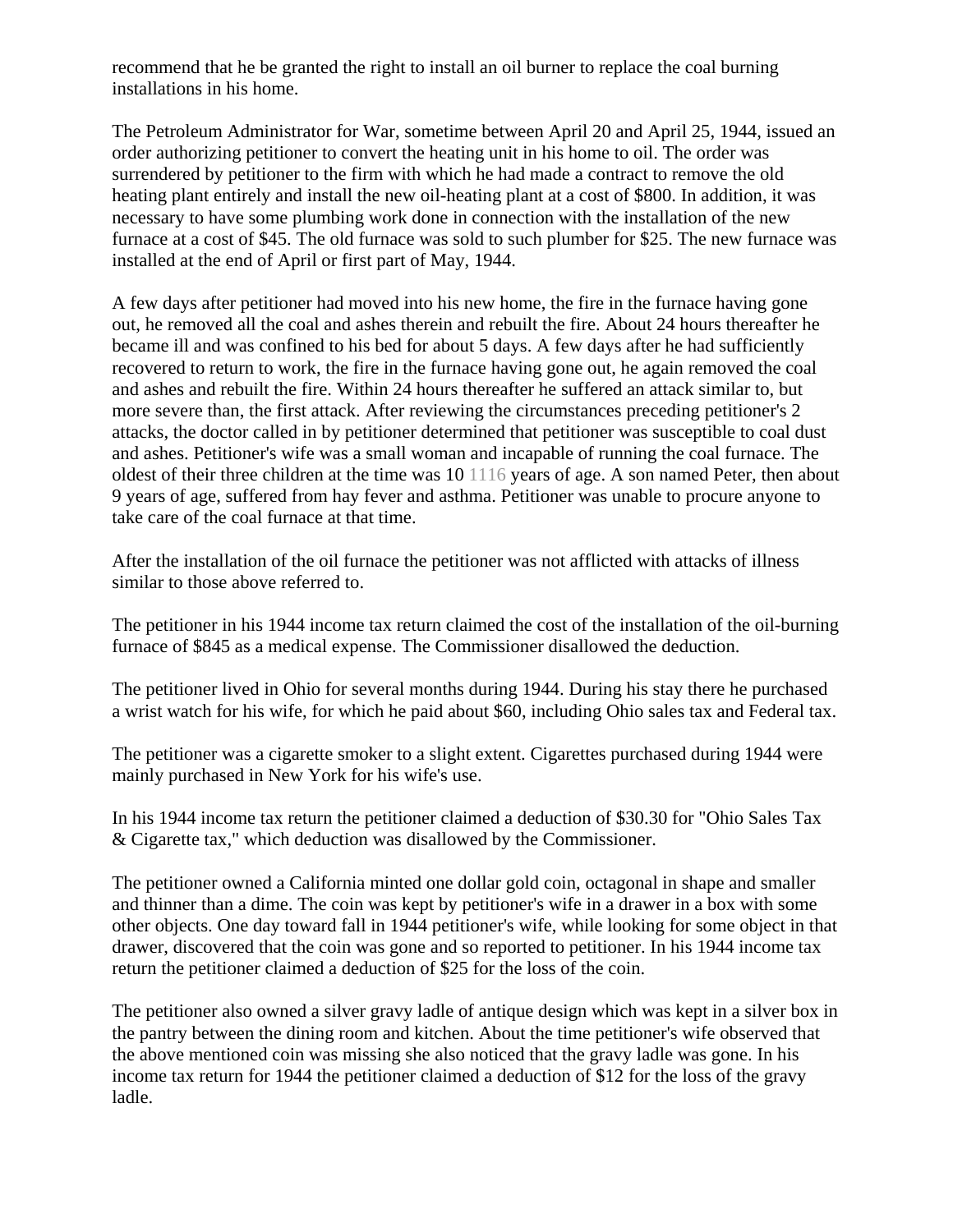The gold coin and ladle were not insured against theft or otherwise.

When petitioner and his family moved to New York, they brought with them from Wilmington a servant who stayed with them for several months. Thereafter many and various persons were employed to do housework, some working by the day and others for varying periods of time.

## OPINION.

#### VAN FOSSAN, Judge:

It is contended by petitioner that he is entitled to a bad debt deduction in the amount of \$834.75 under section 23 (k) (1) of the Internal Revenue Code. It is argued that the awards vested in petitioner all the rights of a stockholder, that the awards constituted a debt owed by the company to petitioner, and that the debt became a bad debt to the extent of the value of the 5 46/48; shares at the time such shares were divested by the bonus custodian. It is 1117 also contended by petitioner that he is entitled to a deduction under section 23 (k) (2). It is argued that the 5 46/48; shares were a part of petitioner's capital assets and that such shares became worthless in the taxable year when such shares were taken from him without compensation.

The first and most obvious answer to petitioner's claim of a bad debt deduction under section 23 (k) (1) is that, assuming it was a debt, he has not proved that the debt became worthless, that he had unsuccessfully attempted to collect from duPont, and that the duPont Co. was not financially responsible. Similarly, his claim under section 23 (k) (2) that the stock became worthless in the taxable year is to be answered by stating that he presented no evidence establishing his contention of the worthlessness of the stock.

There is yet another reason to disallow the claimed deduction and that is, that there is no evidence showing that petitioner reported as income the fair market value of the shares of stock as of the time awarded to him in 1941 and 1942, respectively. Under petitioner's theory, the stock awards constitute compensation received by him in those years. A taxpayer may not take a deduction in connection with an income item unless it has been taken up as income in the appropriate tax return. See Charles A. Collin, 1 B. T. A. 305, and Maurice P. O'Mera, 8 T. C. 622, 632. Thus he failed to establish a basis for the bad debt or loss.

Thus it is that, looked at in any of several ways, petitioner has no ground for claiming a deduction.

The next item arises from petitioner's claim as a medical expense of the cost of installing an oil heater in his home. To be allowable, the expense must come within the statute.[1] The statute deals with "expenses paid for medical care of the taxpayer." Not every expenditure prescribed by a physician is to be catalogued under this term, nor is every expense that may be incurred for the physical comfort of a party a medical expense. See Edward A. Havey, 12 T. C. 409. The statute states by way of definition that the term "medical care \* \* \* shall include amounts paid for the diagnosis, cure, mitigation, treatment, or prevention of disease, or for the purpose of affecting any structure 1118 or function of the body \* \* \*." In approaching this question it is necessary to have in mind the basic concept of section 24 (a) (1) of the code that personal, living, and family expenses are not deductible. Thus, many expenses, such as the cost of vacations, though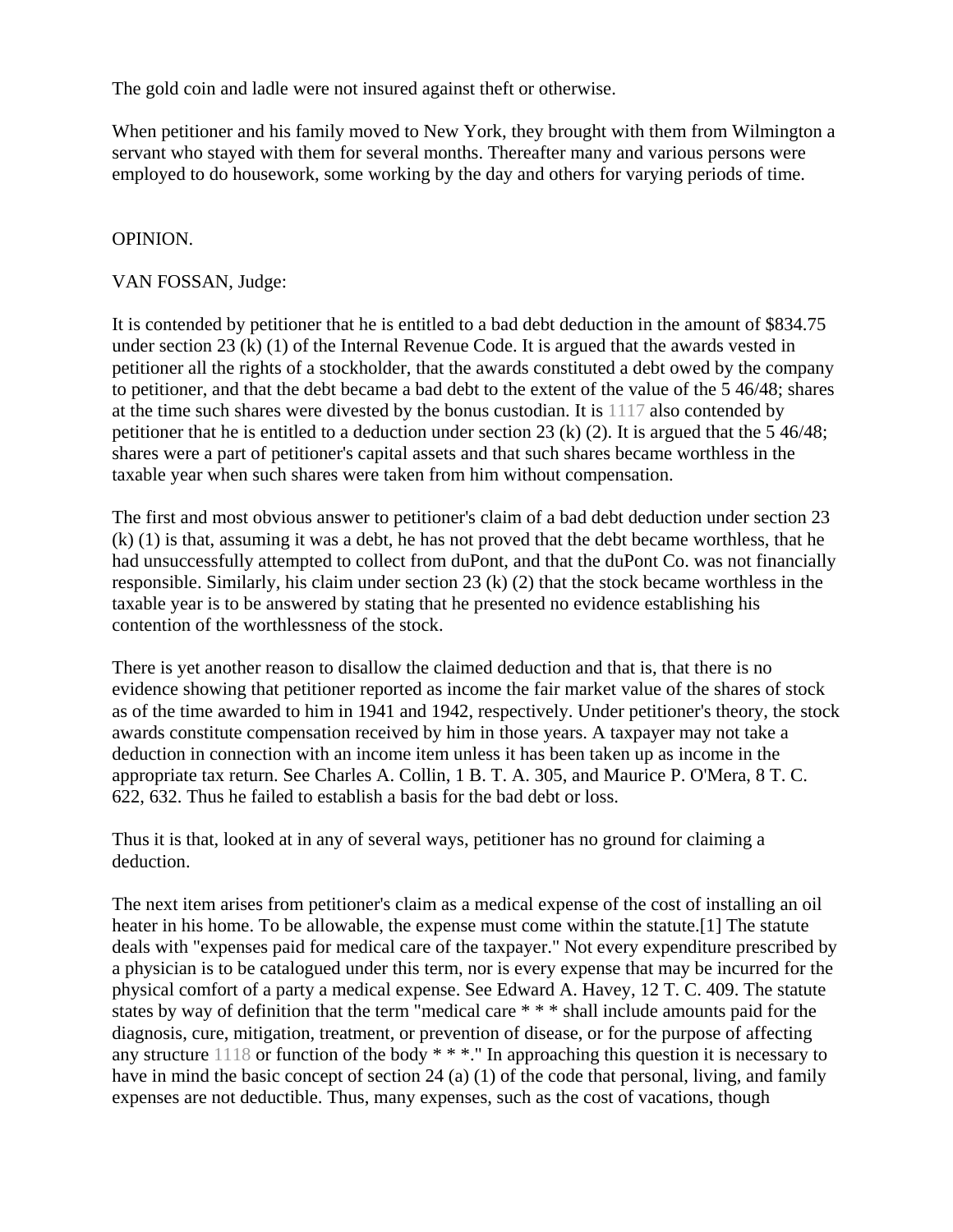undoubtedly highly and directly beneficial to the general health, are not deductible because they fall within the category of personal or living expenses. A fortiori, under the general concept of the income tax law capital expenditures of permanent benefit to a property, such as is the present item, are not deductible as current expenses. Certainly there is no basis in general law to which taxpayer can point for support of his deduction.

He who claims a deduction must prove that he comes within the terms of the governing statute. This is but another way of saying that he must prove that he comes within the intent of Congress in enacting the statute, for deductions are a matter of legislative grace. We are unable to find in the history of the statute any evidence of an intent by Congress to create an exception to the general rule that capital expenditures are not deductible as current expenses. If such a radical departure from basic concepts were intended, surely it would not be left to inference or conjecture. It would have been specifically set out in the statute. Statutes are to be interpreted reasonably. We do not believe it reasonable to hold that the installation of an oil burner, a permanent improvement in petitioner's property, is to be classified as a medical expense under the provisions of section 23 (x). The nature of the expense here under consideration serves to distinguish this case from such cases as L. Keever Stringham, 12 T. C. 580. We accordingly sustain the respondent.

The petitioner, in his 1944 income tax return, claimed a deduction for Ohio sales tax and cigarette tax paid in the amount of \$30.30.

He testified that he purchased in Ohio a wrist watch for his wife for which he paid in the neighborhood of \$100 and that the total tax paid the jeweler was \$20, which he believed included the Federal and state taxes. After the hearing the petitioner conceded that the cost of the watch was actually in the neighborhood of \$60 to \$70, of which \$46 to \$50 was for the watch and \$15 to \$20 for a gold wrist band to replace a black cord band supplied with the watch and that the total Federal and state tax paid on the watch was about \$15.

The Ohio sales tax levied on each retail sale made in the state of tangible personal property (with certain exceptions, including cigarettes) is three cents on each full dollar if the price is in excess of one dollar. Sec. 5546-2, Page's Ohio General Code, Ann. Since the sale of jewelry is not one of the exceptions mentioned in the statute and the tax is required to be paid by the consumer (Sec. 5546-3, Page's Ohio General Code, Ann.), the petitioner is entitled to a 1119 deduction of \$1.80 for Ohio sales tax. The Federal excise tax on jewelry is imposed on the vendor and not the consumer. Ch. 19, Retailers' Excise Tax, I. R. C. The petitioner is, therefore, not entitled to any deduction for Federal excise taxes included in the price paid by him for the watch.

As to the cigarette tax there is no showing as to the amount of cigarettes purchased. Although a tax is imposed on cigarettes under Ohio law, secs. 5894-1 to 5894-3, Page's Ohio General Code, Ann., the tax is not imposed on the consumer. Clark v. Commissioner, 158 Fed. (2d) 851, which affirmed T. C. memorandum opinion (Apr. 1, 1946) wherein the Tax Court stated, in part, as follows:

Contention is also made for deduction of taxes paid upon cigarettes. No proof was made of the amount of such tax, but the amount of cigarettes used was proved, 730 packages by DeCamp and wife. Deduction is disallowed, however, since neither the Federal excise tax nor the Ohio cigarette tax was upon the consumer, and the Ohio sales tax specifically excepts cigarettes. \* \* \*